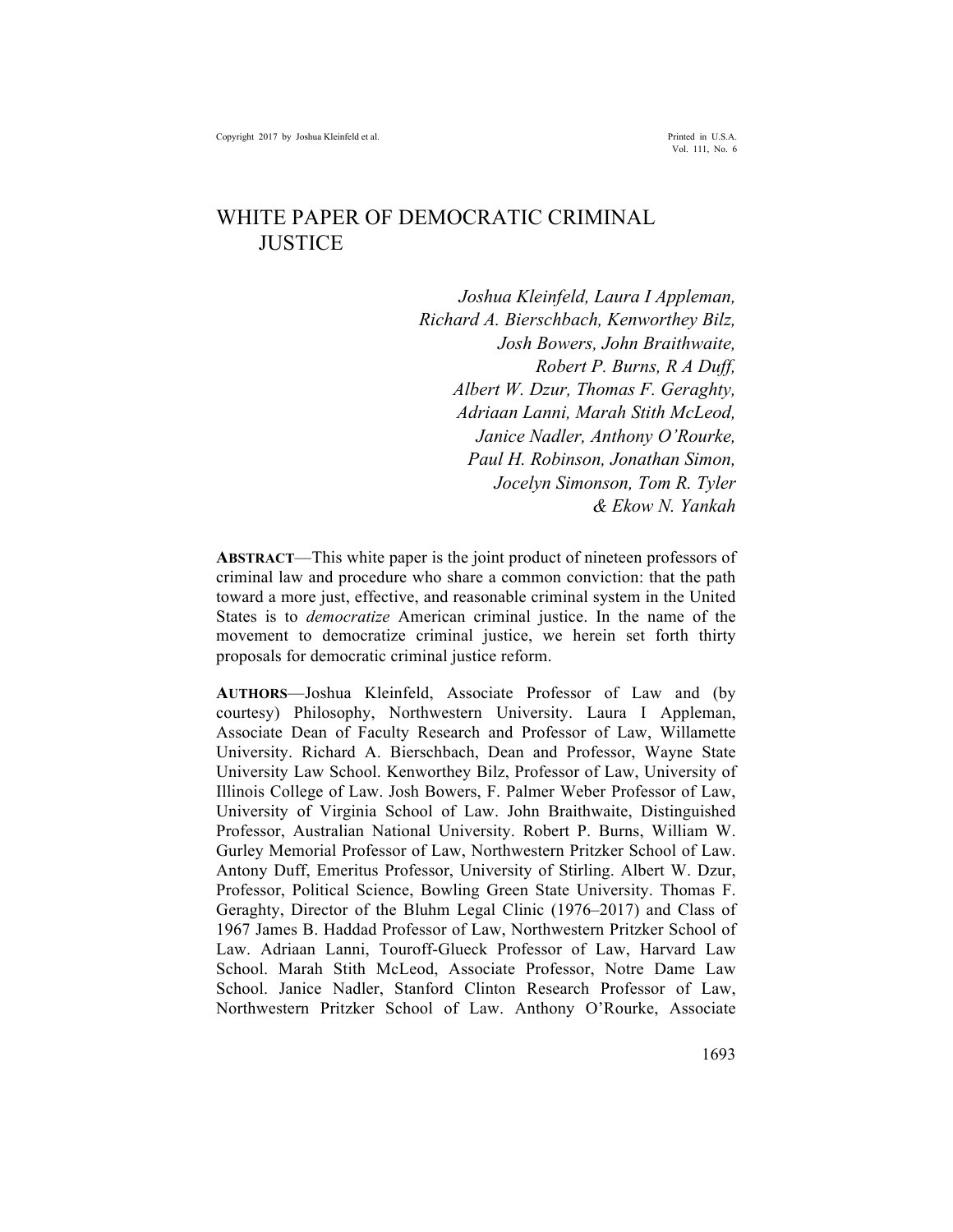#### N O R T H W E S T E R N U N I V E R S I T Y L A W R E V I E W

Professor, University of Buffalo School of Law. Paul H. Robinson, Colin S. Diver Professor of Law, University of Pennsylvania Law School. Jonathan Simon, Adrian A. Kragen Professor of Law, University of California Berkeley School of Law. Jocelyn Simonson, Assistant Professor of Law, Brooklyn Law School. Tom R. Tyler, Macklin Fleming Professor of Law and Professor of Psychology, Yale Law School. Ekow N. Yankah, Professor of Law, Cardozo Law School.

#### INTRODUCTION

In order to act collectively on matters of criminal justice reform and to clarify what it means to democratize criminal justice, the nineteen members of the democratization movement listed above have authored the thirty policy proposals that follow.

Some background is in order about the broader vision underlying these proposals. Although many Americans have come to think that the country's criminal justice system is malfunctioning in ways that do profound damage to the country, views about why the system has unraveled and how it could be set right can seem chaotically varied and conflicting. Yet the views are not as chaotic as they might appear: within the welter of diverse arguments, two distinct *perspectives* can be seen. On one side are those who think the root of the present crisis is the outsized influence of the American public and the solution is to place control over criminal justice in the hands of officials and experts. On the other side are those who think the root of the crisis is a set of bureaucratic attitudes, structures, and incentives divorced from the American public's concerns and sense of justice, and the solution is to make criminal justice more community-focused and responsive to lay influences. In a word, the first group thinks the direction forward is *bureaucratic professionalization*, the second thinks it is *democratization*. Of course, the two positions are not always mutually exclusive, and the dichotomy simplifies the views on both sides to some extent, as any such dichotomy would. But the dichotomy captures a great deal of the relevant variation, and it has the benefit of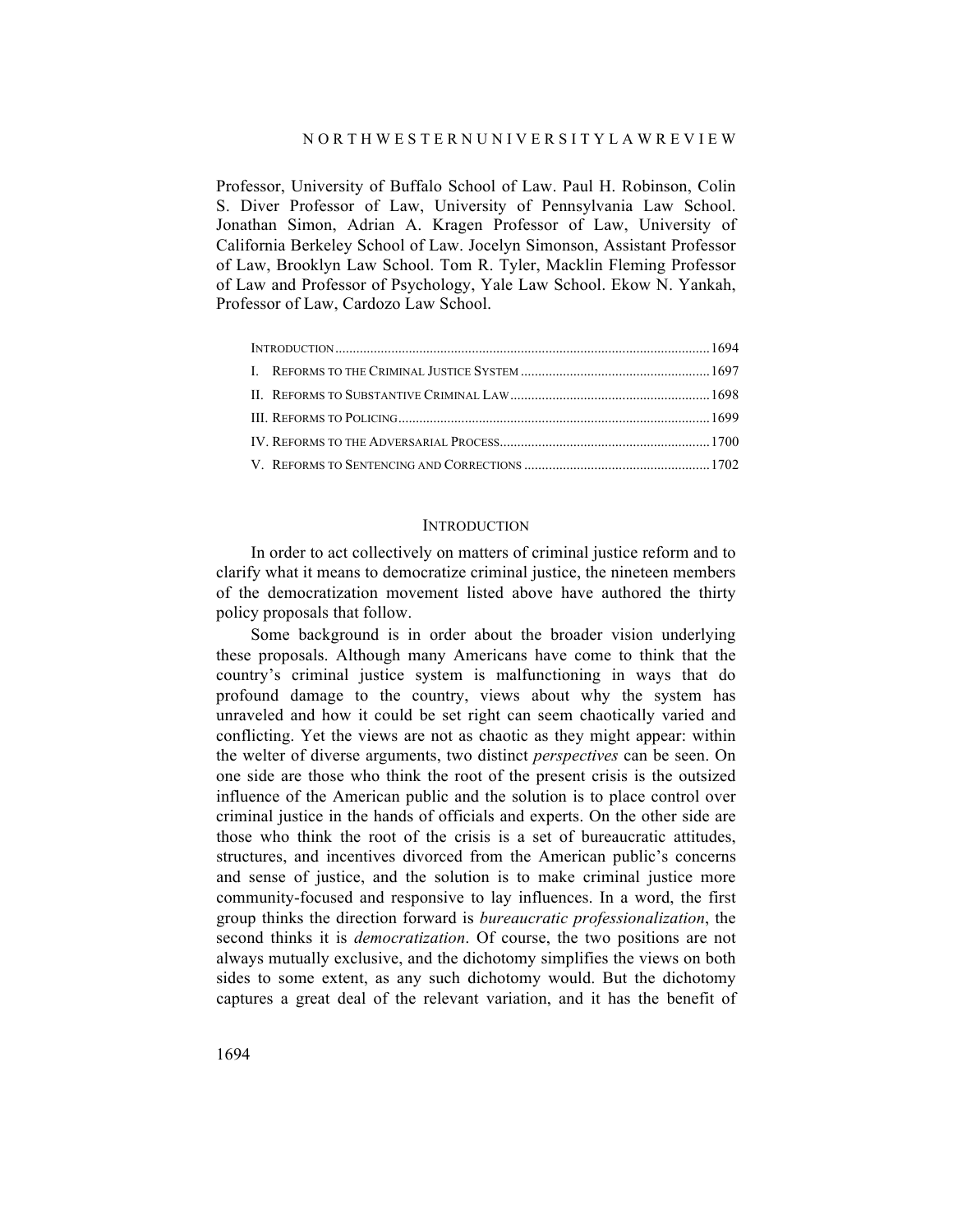bringing larger ideas to bear on what might otherwise be a cacophony of conflicting claims. The two views, democratization and bureaucratic professionalization, represent a conflict of visions.

On November 18 and 19, 2016, a group of democratizers assembled at the Northwestern University Pritzker School of Law in Chicago with four goals: to combine our diverse lines of research in order to establish democratic criminal justice as a school of thought; to identify and critically examine the ideas at the core of that school of thought; to project our ideas and awareness of our movement into the broader world of scholars, lawyers, judges, policymakers, activists, journalists, and the public; and to act publicly and collectively on matters of criminal justice reform. The *Northwestern University Law Review* agreed to publish a cross-section of the contributions to that conference in a Symposium Issue entitled *Democratizing Criminal Justice*. The Symposium begins with a *Manifesto of Democratic Criminal Justice*, which presents the above democratization/ bureaucratization distinction in depth, and continues with fourteen essays setting forth the case for democratic criminal justice on constitutional, philosophical, empirical, and racial justice grounds. For the most part, however, those fourteen essays and the *Manifesto* develop large themes, principles, and lines of evidence rather than particular suggestions for legal change or political action. This *White Paper of Democratic Criminal Justice*, which ends the Symposium, translates the larger ideas into specific policy proposals. In so doing, this *White Paper* aims both to clarify what democratic criminal justice means and to equip the democratization movement to have a practical impact on the world.

In order to produce these thirty policy proposals, each of the above authors was invited to submit a few policy proposals to the group, which discussed, negotiated, and rediscussed and renegotiated the proposals in an iterative drafting process. Many proposals did not survive the process; none survived without modification. The thirty policy proposals below are those that won general assent.

Inevitably, given this process, the policy proposals below do not reflect and should not be taken to reflect any individual author's views in full. No participant agrees in all particulars with all proposals on the list, and every participant had to leave proposals in which he or she does believe off the list. Indeed, none of us deny that some worthwhile reforms to criminal justice would be professionalizing rather than democratizing, or that some would fall outside the democratization/bureaucratization dichotomy altogether. To be a member of our movement is only to think that the arrow of reform points in the direction of democratization in essential respects or on the whole; it is not necessary to think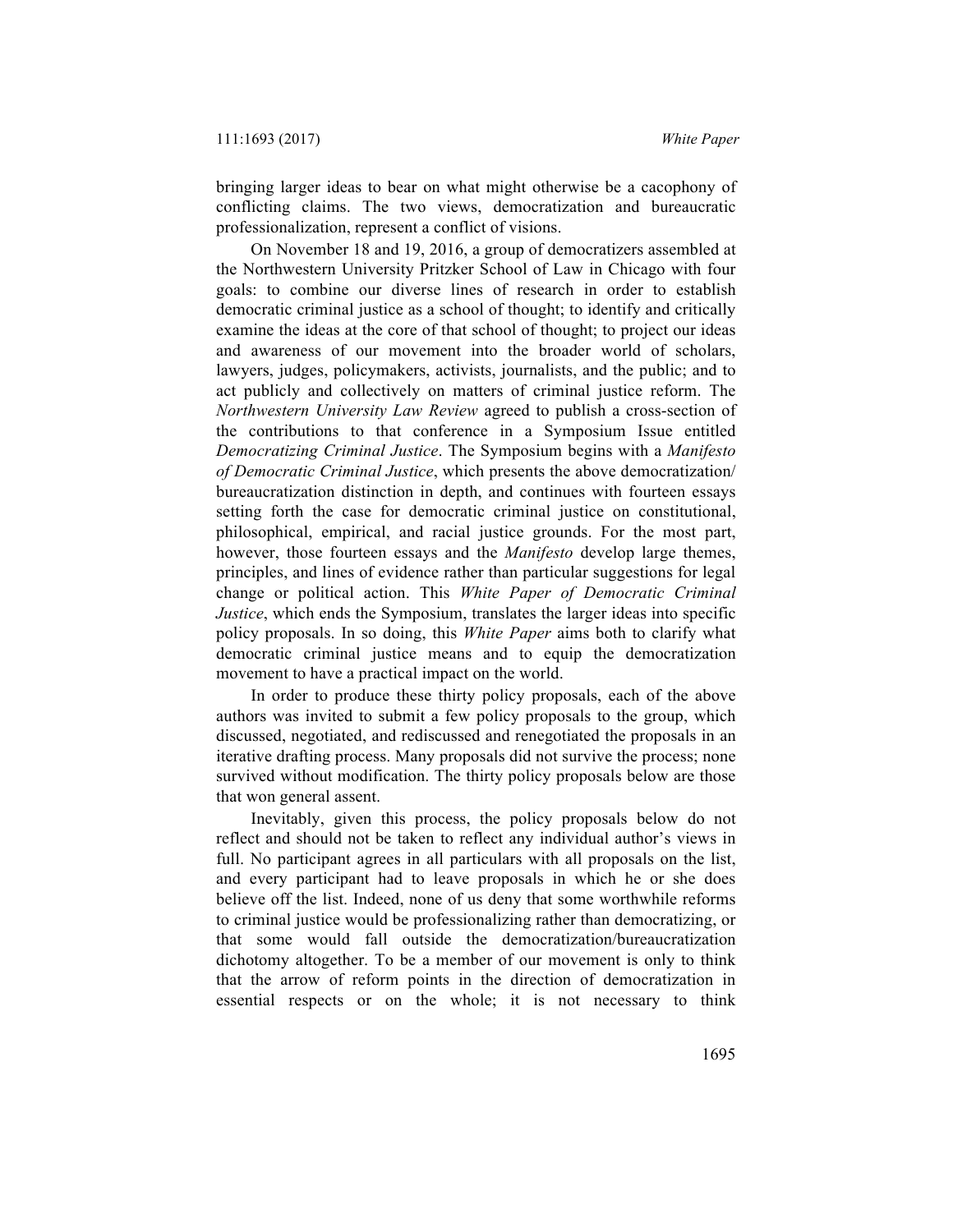democratization is all that matters. It is also not necessary to live and work in the United States: some of the democratizers listed above live and work internationally but take part in the democratization project because they think the perspective captures something of general significance about how criminal justice should function and that at least some of the policy proposals below have counterparts in their own countries. The proposals below are thus not meant to comprehensively catalogue all the useful changes that might be undertaken in American criminal justice, nor are they meant to apply only to American criminal justice. They are meant to identify a set of policies that would make the American criminal system more just, effective, and reasonable, and to exemplify the vision of a more democratic criminal system.

If the collective process by which these proposals were produced necessitated a measure of compromise, the process also had this great benefit: by collecting many different perspectives on democratization together, the proposals below demonstrate how *diverse* the policies connected to democratizing criminal law can be. Indeed, the proposals demonstrate how multi-faceted the very *concept* of democracy can be. Our policy suggestions focus variously on the place of lay citizens' values and sense of justice in criminal law and procedure; on lay participation in criminal law's administration and enforcement; on equal citizenship and, through equal citizenship, minority rights; on the deliberative links between the people and their government; on transparency and accountability; on localized administration of criminal justice that allows the people most affected by a decision to have a say in it; on putting groups that share a cultural world in a position to substantially direct their collective life; on the need in the criminal justice context to foster functional communities; on the problem of measures that unnecessarily fracture the body politic or exclude people from the social contract; etc. Given this great diversity, one might fear that "democracy" has come to mean everything and therefore nothing, a word that everyone can agree about only because it is so thin. The problem is a familiar one: so many governments and ideologies have claimed democracy's mantle that the term can seem infinitely malleable and therefore infinitely manipulable. But nothing in the proposals below surrenders or distorts the core concept of a self-governing people. If the test of meaningfulness is that some readers will disagree, the proposals below emphatically qualify.

In the course of deliberating about these proposals, one point of variation in our views of democracy arose often enough that it bears mention here: while all of us believe in the merit and importance of public opinion in a just and functional criminal system, some of us are relatively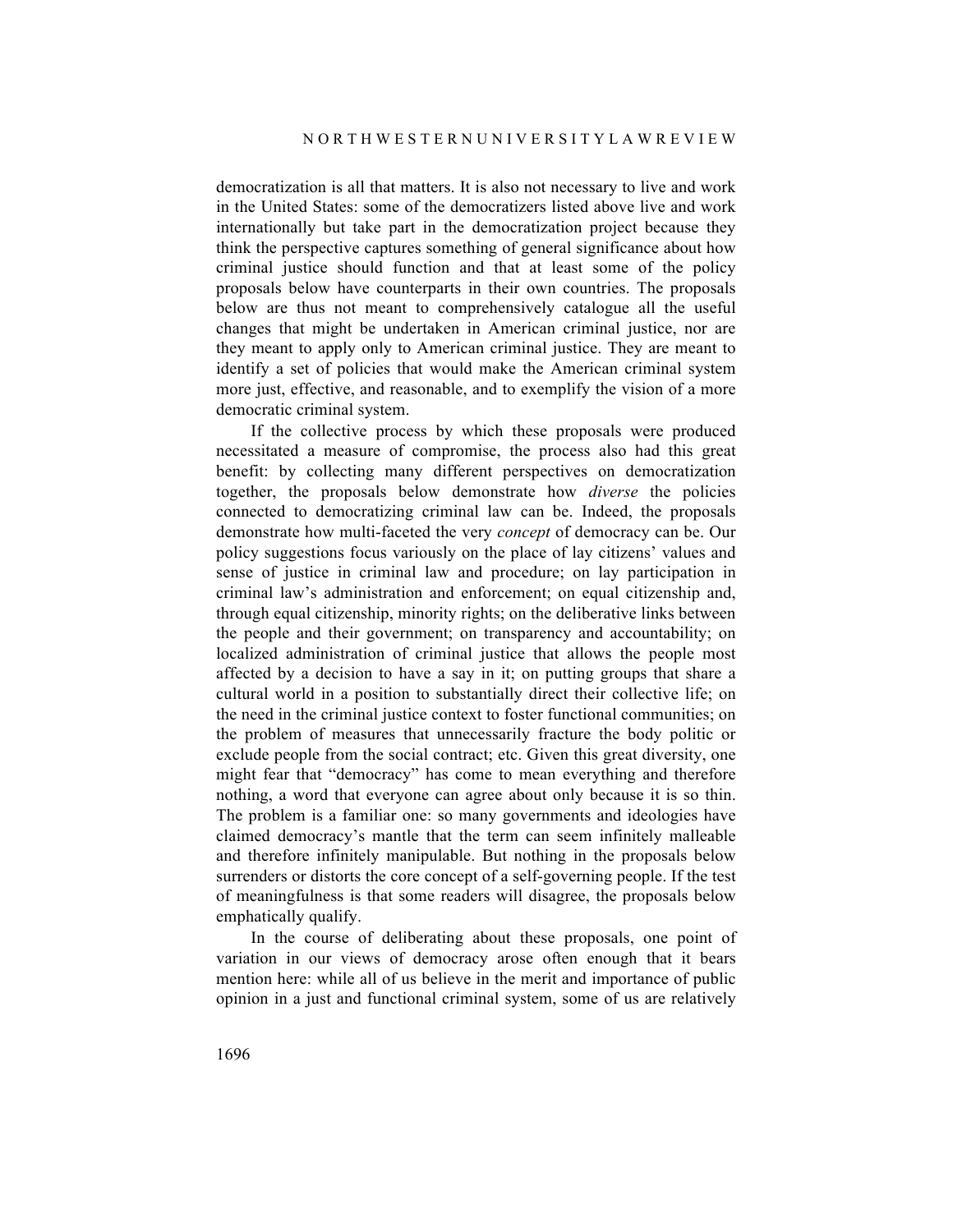wary of the direct influence of voters on criminal justice matters and lean toward lay engagement through informed, deliberative mini-publics (for example, juries). Others in the movement are relatively comfortable taking public opinion as we find it, involving larger groups of people with less expert guidance, and trusting to the forms of deliberative engagement that happen naturally in the culture or in the course of political competition. For the most part, we tried to craft the language of the proposals below in ways that would avoid taking sides on this disagreement, although inevitably some of the proposals lean in one direction or the other. In any case, the larger point stands: while of course our views as to democracy's place in criminal justice vary to some degree, they do not vary so much as to undermine the distinctiveness of our identity as a school of thought in criminal law and procedure and a movement in criminal justice reform.

We democratizers thus present these proposals in the hope that they will inspire new ways of thinking and a greater measure of justice in an area of American public life that sorely needs both.

# I. REFORMS TO THE CRIMINAL JUSTICE SYSTEM

*1. Community Views of Justice*.—Rules, standards, and institutional practices that violate community views of justice, or are inconsistent with the social norms reflected in ordinary social practices, should be eliminated from criminal law and procedure unless such rules, standards, or institutional practices are the only means of promoting an interest that the community agrees to be more important than community views of justice or the norms reflected in ordinary social practices.

*2. Jury Revival.—*Juries should be included in the criminal justice process whenever reasonably possible, including at the investigative, charging, trial, and sentencing phases of criminal procedure. All juries, including grand, trial, and sentencing juries, should be drawn from within the immediate, local community in which the crime was committed and provided with broad factual, legal, and equitable information and decisional authority. Practices of plea bargaining should be modified to give juries meaningful supervisory authority over the outcome of the plea process, or, to the extent juries are not given such authority, the proportion of cases resolved by plea bargain should be greatly reduced. Practices of excluding citizens from juries based on their attitudes toward or histories with the criminal justice system, both as a matter of law and as a matter of practice, should be reduced in favor of a presumption of random selection and inclusion.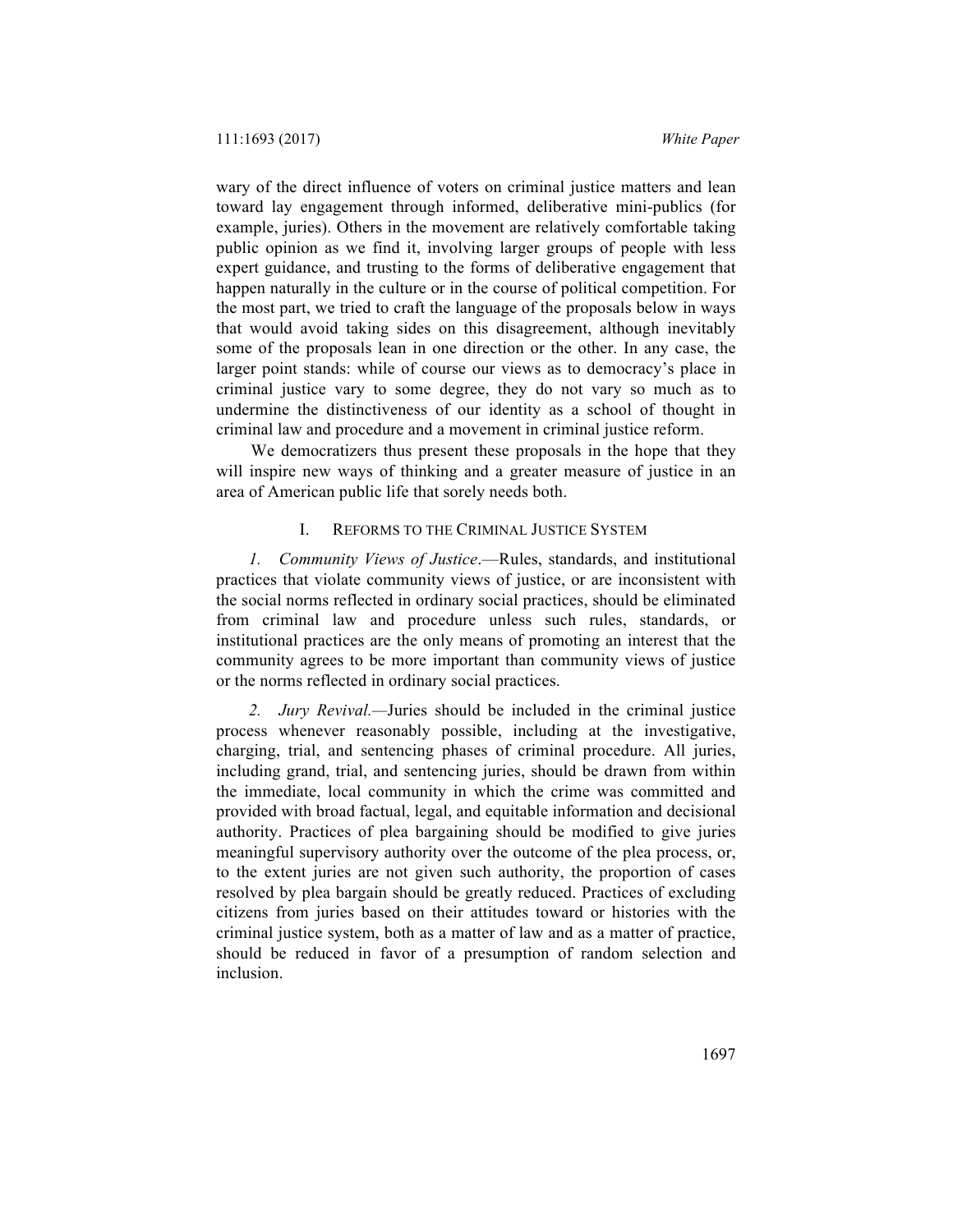*3. Equal Citizenship.*—Equal citizenship should be a foundational principle of criminal justice. The principle of equal citizenship requires, but is not limited to, fairness and functionally equal rights across lines of race and wealth, and applies to the substance of criminal law, enforcement of criminal law, criminal procedure, and sentencing. Judges should broadly and vigorously interpret and apply the Equal Protection Clause of the United States Constitution, as well as other relevant constitutional and statutory provisions, to uphold and enforce the principle of equal citizenship throughout criminal justice.

*4. Criminal Law as Last Resort.*—Noncriminal approaches to social problems should be favored over the criminal instrument and resources should be directed toward those noncriminal approaches whenever reasonably possible, consistent with community views of justice, and consistent with upholding community values.

### II. REFORMS TO SUBSTANTIVE CRIMINAL LAW

*5. Decriminalization.*—There should be a strong presumption in favor of decriminalization and against new forms of criminalization where a substantial proportion of the population engages in the prohibited conduct as a matter of facts on the ground and the conduct is nonviolent; where the prohibited conduct is not wrong in itself given community views of justice; where the criminalization is an instrument or pretext by which to target harms or wrongs downstream or otherwise separate from the prohibited conduct; or where the criminalization is overlapping or redundant with other elements of the penal code.

*6. Blameworthiness.*—All crimes carrying a maximum sentence of more than six months should require a showing of moral blameworthiness, where "moral blameworthiness" entails, at a minimum, disregard for the rights or welfare of others or intent to violate the law. The showing of moral blameworthiness may be framed as a component of *mens rea*, a separate element of the offense, an affirmative defense, or in some other fashion, but it should be construed as a question of fact presumptively in the hands of juries, and it should never be established automatically, mechanically, or as a matter of law.

*7. Delimitation of Offense Categories.*—The use of the legal category of "felony" should be greatly reduced to cover only truly major crime, both in terms of the seriousness of the underlying conduct, threatened result, or actual result, and in terms of the underlying conduct's moral blameworthiness. The legal category of "violation" or "petty misdemeanor" should be created or expanded to cover all *malum*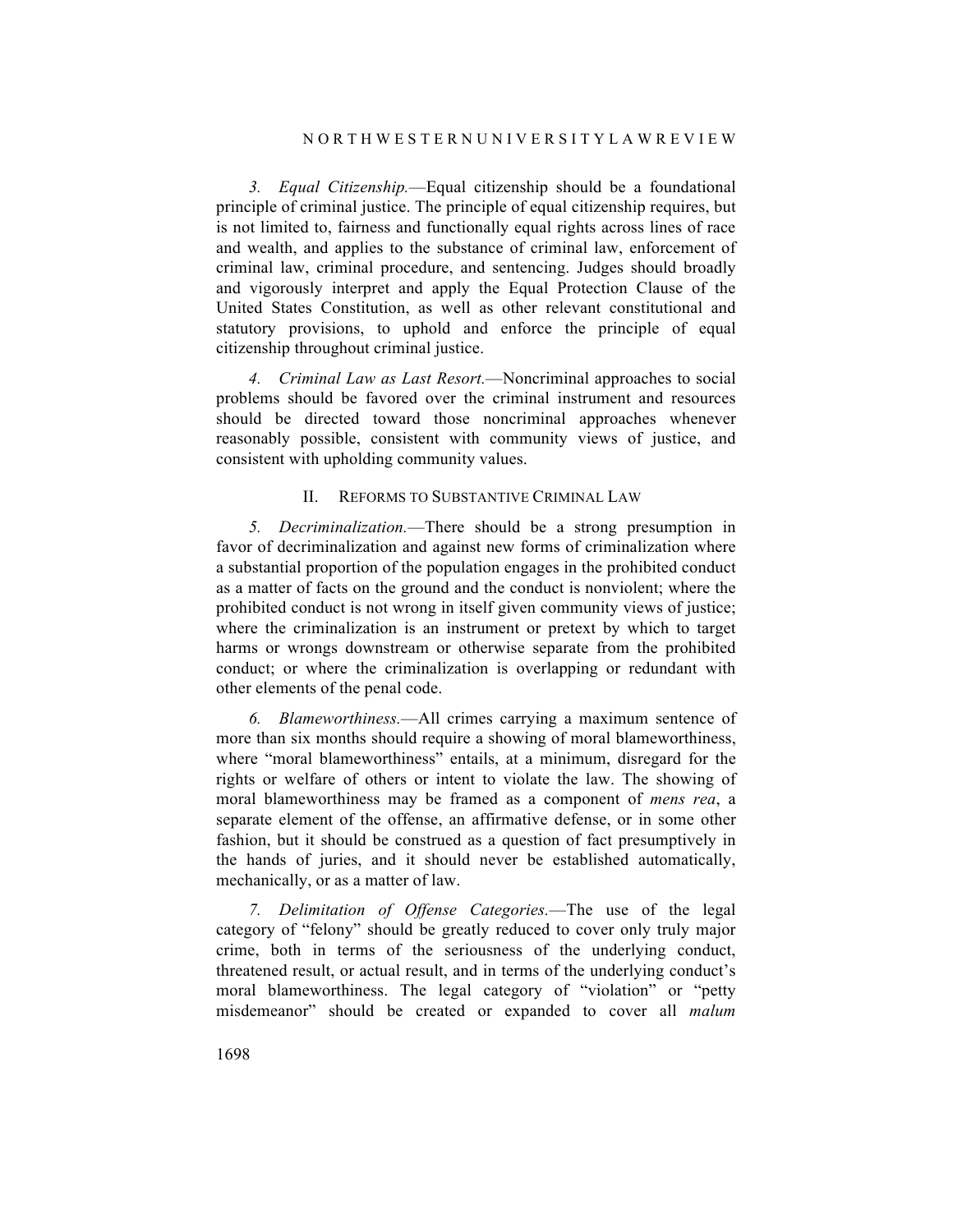*prohibitum* or otherwise minor offenses. The legal category of "misdemeanor" should be used to cover all remaining crimes and should be the default and presumptive category of new or uncategorized forms of criminalization unless the underlying conduct clearly qualifies as a felony or violation according to the above standards. Delimitations of crimes as major or minor and other grading decisions should reflect community views of justice.

*8. Recodification.*—Penal codes should be recodified to eliminate overlap among offenses; to eliminate internal grading inconsistencies given community views of justice; to take into account information about community impact, including racial and class-based impact; and to require a strong rule of lenity.

*9. Community–Legislature Links.*—Advisory committees to aid legislatures in the process of crafting substantive and procedural criminal law should be established. These advisory committees should include a diverse mixture of lay citizens, community leaders, judges, prosecutors, public defenders, private criminal justice attorneys, police officers, criminal justice scholars, and other stakeholders and experts in criminal justice, and should be formed in such a way that no one group, nor any combination of groups with consistently aligned interests, has sufficient numbers or influence to exercise effective control over the whole. The design of the committees and process by which they participate in advising legislatures should be such as to counter the influence of special interests and lobbies; to empower diffuse and potentially politically passive majorities; to transmit information about criminal justice legislation and related matters to voters; to transmit information about voters' preferences, particularly voters' informed preferences, to legislatures; and broadly to enhance the quality, accuracy, and frequency of deliberative communication between legislatures and voters with respect to criminal justice.

## III. REFORMS TO POLICING

*10. Procedural Justice and Policing.*—Police practices and a police culture consistent with norms of procedural justice, fairness, and legitimacy should be fostered. This includes recruiting officers with roots in or links to the communities they police; selecting and training officers to have a guardian rather than warrior mentality; training officers to de-escalate situations of confrontation; and evaluating officers and departments based on metrics that reflect community trust.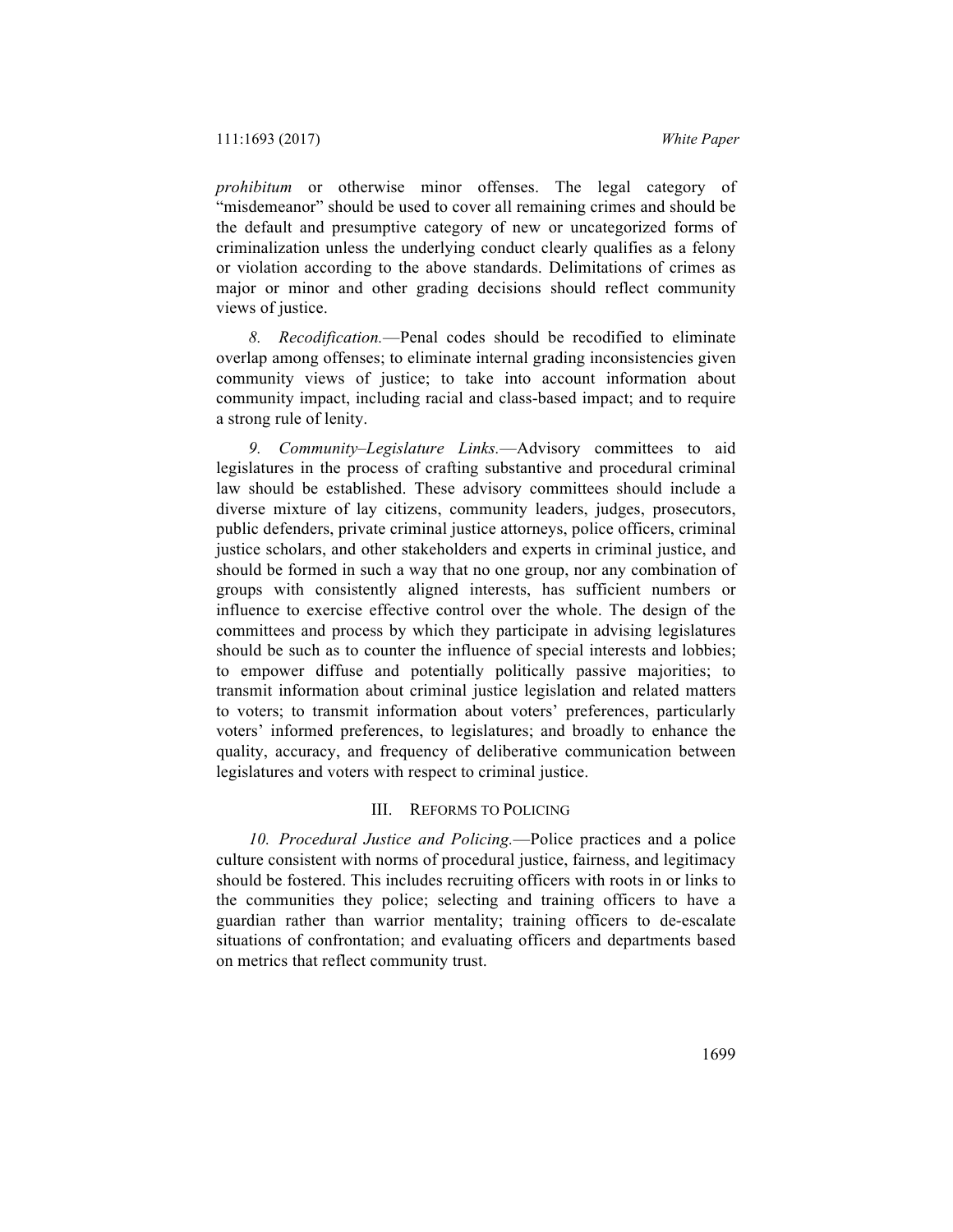#### N O R T H W E S T E R N U N I V E R S I T Y L A W R E V I E W

*11. Racial Justice and Policing.*—Racialized policing should be eliminated, including racialized investigative and traffic activity. Police officers should be selected, trained, and tracked for racial fairness.

*12. Community–Police Links.*—Civilian review boards to advise police departments and liaise between police departments and local communities should be established. The boards should include individuals of diverse backgrounds, at least some of whom live in the neighborhoods in which the majority of police activity takes place. The boards should have the authority to gather information and provide advice regarding police priorities, policies, and informal practices, as well as disciplinary decisions involving individual officers. The boards should disseminate that information and advice to the local community whenever possible in light of confidentiality concerns, taking into account goals of transparency, legitimacy, and ultimate democratic control. The boards should encourage restorative conferencing within the community for excessive force claims and other claims of misconduct involving police. The possibility of making civilian review boards' advice presumptively binding or binding subject to veto should be considered.

## IV. REFORMS TO THE ADVERSARIAL PROCESS

*13. Parity of Resources.*—Public defenders and prosecutors should enjoy commensurate resources, including equal pay, equal workloads, proportional overall funding, and equal conditions of work.

*14. Training for Multiple Perspectives.*—Prosecutors and public defenders during their initial training, and at regular intervals thereafter through continuing legal education and other forms of ongoing training, should be put in a position to meet with and discuss the experiences and perspectives of crime victims, incarcerated and formerly incarcerated people, people shown to have been wrongfully convicted, local police officers, and the attorneys on the other side (i.e., prosecutors if those in initial or ongoing training are public defenders and public defenders if those in initial or ongoing training are prosecutors). Prosecutors and public defenders should set up systems whereby prosecutors can shadow public defenders and public defenders can shadow prosecutors to the extent possible given duties of confidentiality and loyalty.

*15. Grand Juries and the Charging Function.*—Grand juries should be given the information, authority, and responsibility necessary to engage in genuine and substantial supervision of prosecutors' charging decisions. This information, authority, and responsibility should include, among other things, empowering the grand jury, prior to any process of plea bargaining,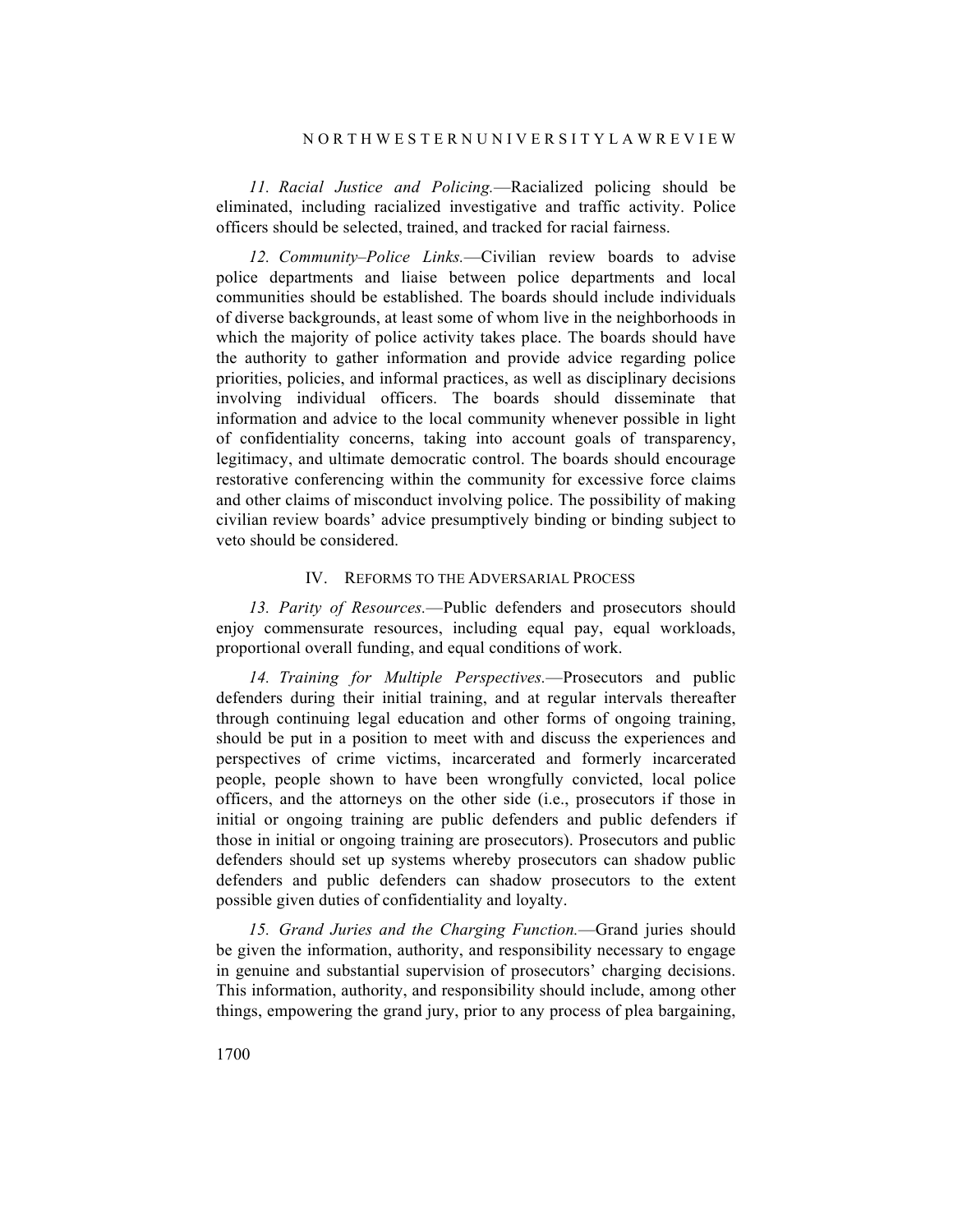to diverge from the prosecutor's recommended charge on the basis of substantial information about the facts of the case, other possible charges, and the sentences different charges might carry, and to reject equitably unfounded prosecutions even in circumstances in which probable cause as to legal guilt is manifest. Grand jury proceedings should be modified to achieve these goals, including, if necessary, by making grand jury proceedings adversarial to the extent possible without undermining criminal investigations or endangering witnesses, or by providing the grand jury itself with independent representation.

*16. Checks and Balances in Plea Bargaining.*—The process of plea bargaining should be meaningfully constrained by a system of checks and balances. Thus judges, magistrates, or juries should be given the information, authority, and responsibility necessary to engage in genuine and substantial supervision over the plea bargaining process and its outcomes. This information, authority, and responsibility includes, among other things, verifying the defendant's factual guilt; reviewing the appropriateness of the charge and sentence in light of the underlying facts of the case, applicable law, equitable considerations, community values, and the overall goals of criminal liability and punishment; and ensuring that the circumstances surrounding the plea bargain were not such as to coerce the defendant's agreement. The circumstances should be construed as coercive where the charge, sentence, or associated consequences threatened if the defendant refuses the plea bargain are sufficiently severe relative to the terms of the plea bargain as to overcome a reasonable person's willingness to undertake the risks of trial. In such a case, the plea bargain should be rejected and remedial actions should be authorized and undertaken sufficient to prevent the coercive threat from being carried out.

*17. Equitable Trial Juries.*—The trial jury in all criminal cases should be understood to have the right and should be informed of its right to make judgments of both fact and law and to acquit based on an overall equitable judgment regarding the propriety of holding the accused criminally liable.

*18. Prosecutorial Transparency and Reason-Giving.*—Prosecutorial practices should be transparent and incorporate reason-giving to the extent possible without endangering the prosecutorial function or the safety of witnesses. Barring special circumstances, this includes but is not limited to open-file practices in the discovery stage; open and accessible courtrooms in all criminal proceedings; and substantive hearings in open court before the adjudication of all criminal cases, including low-level misdemeanors and cases resolved by plea bargain. In those substantive hearings, any party or audience member with a specific interest in the case should be given a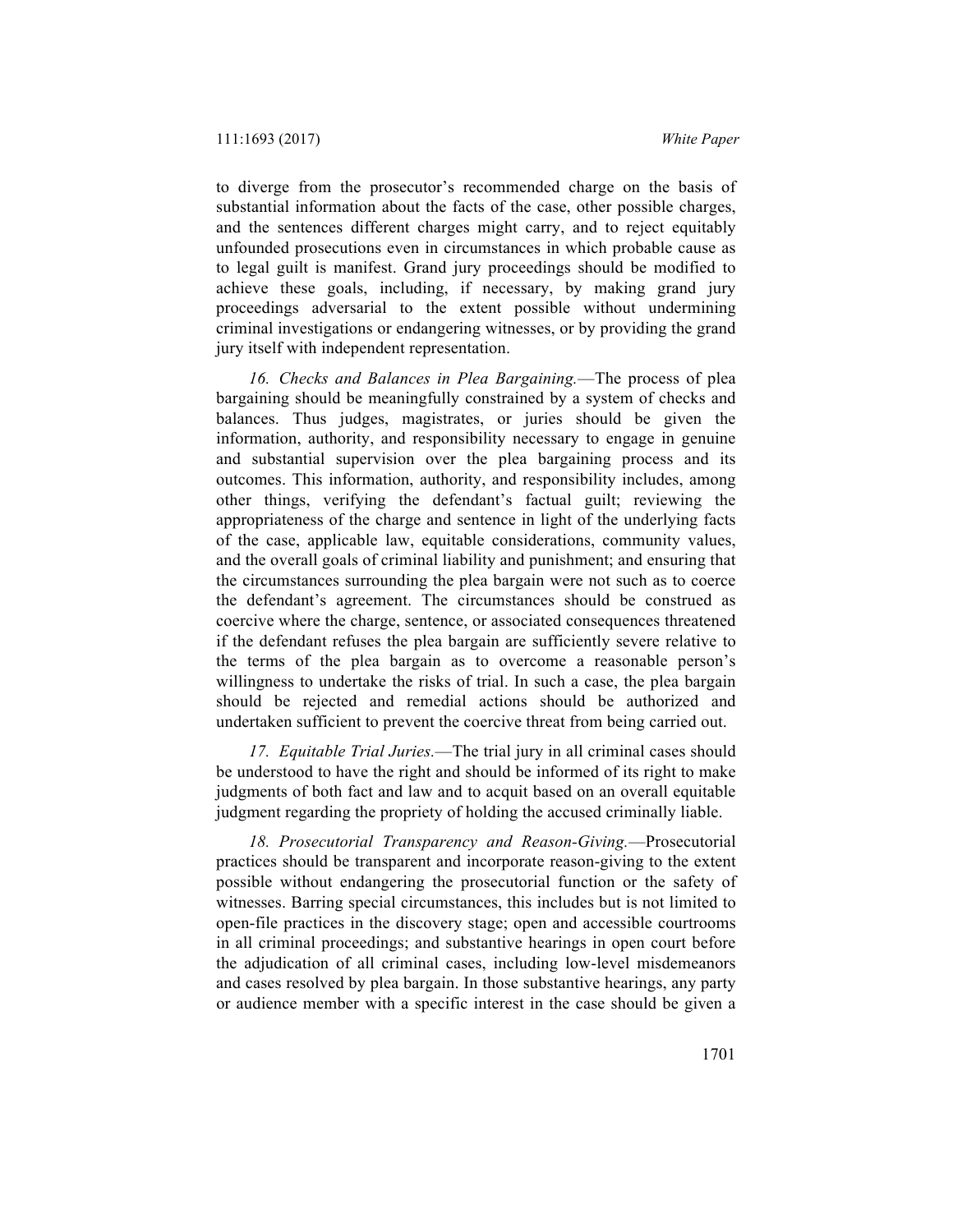meaningful opportunity to comment, and prosecutors should be required to state publicly and on the record, as a condition of the court's or jury's acceptance of the plea or other adjudication of the case, their evidence, theory of the case, reasons for any proposed plea deal, and view of the costs and benefits of criminal liability and punishment given the facts of the case. "Costs and benefits" as that term is used here includes the effects of criminal liability and punishment on third parties and on the overall fabric of the community, both in the individual instance and as a cumulative practice of punishment.

*19. Community–Prosecutor Links.*—The jurisdictional boundaries of prosecutorial offices should be redrawn to make prosecutors, whether appointed or elected, responsive to smaller and more cohesive communities. With respect to elected prosecutors, jurisdictional boundaries should be redrawn to ensure that the neighborhoods in which prosecutions regularly take place are also the neighborhoods determining the outcome of the elections. Candidates in prosecutorial elections, and appointed prosecutors at regular intervals, should be required to provide detailed statements of their enforcement priorities and, where applicable, substantial historical data on their prosecution practices. Collaboration and communication between prosecutors, both appointed and elected, and the communities those prosecutors serve, including the neighborhoods in which prosecutions regularly take place, should be encouraged, supported, and funded.

## V. REFORMS TO SENTENCING AND CORRECTIONS

*20. Prosocial Punishment.*—Criminal punishment should be prosocial, and the principle of prosocial punishment should be upheld throughout the criminal justice system as a foundational justification for and purpose of punishment. The principle of prosocial punishment holds that criminal punishment should aim, both expressively and functionally, both in the individual instance and as a cumulative practice, to protect, repair, and reconstruct the normative order violated by a crime while at the same time minimizing the damage to the normative order caused by punishment itself. This includes but is not limited to expressing society's moral condemnation of a crime, affirming the social norms violated by the crime, and affirming the dignity of any victim or victims of the crime, while at the same time rejecting forms of punishment that themselves undermine the community's values. This also includes but is not limited to fostering rehabilitative and opposing criminogenic conditions within jails and prisons, taking into account and trying to minimize punishment's potentially negative impact on families, and taking into account and trying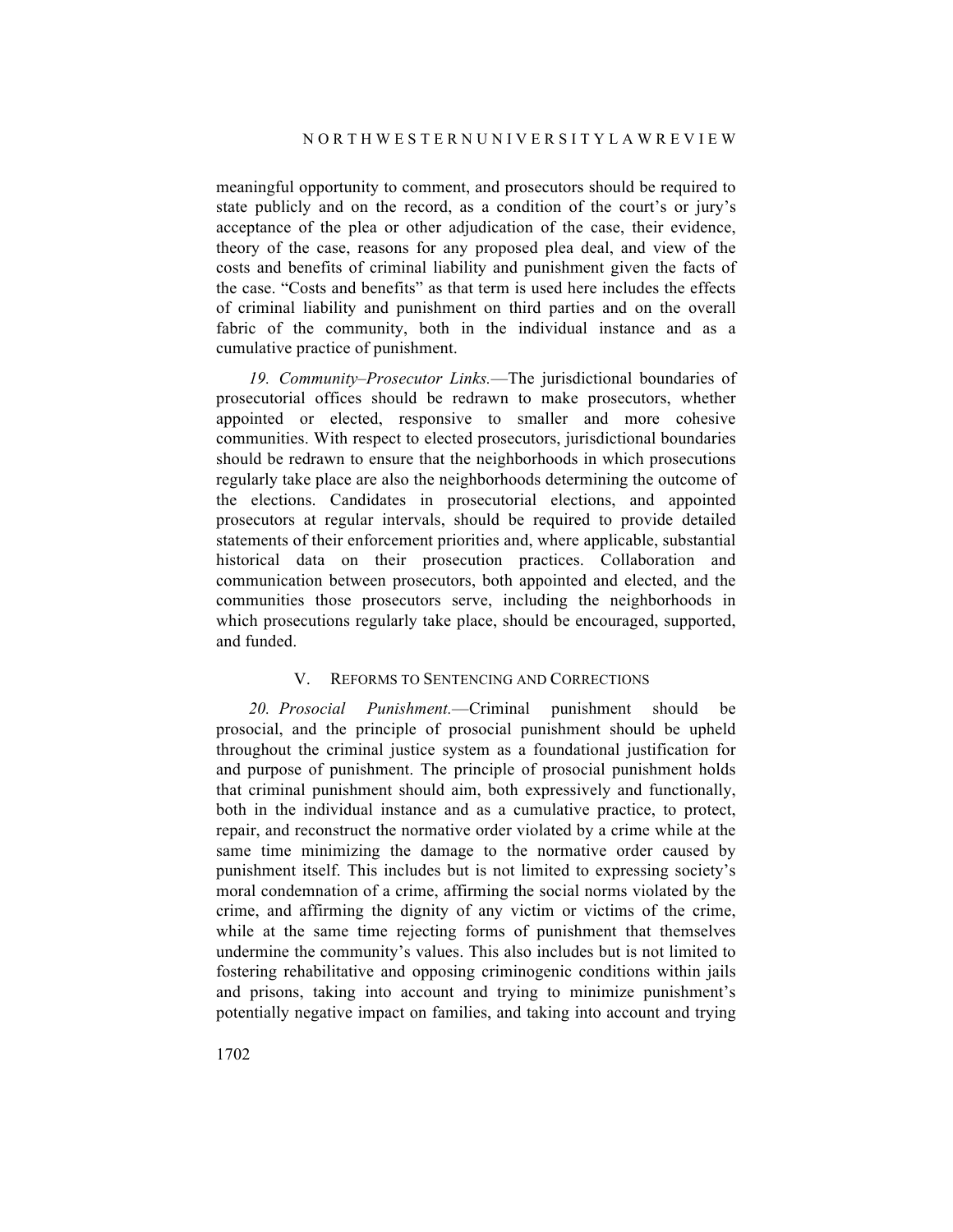to optimize punishment's potentially positive and negative effects on local communities.

*21. Sentencing Based on Blameworthiness.*—Consistent with the principle of prosocial punishment, and barring specific, special circumstances, the minimum and maximum limits of punishment should be based on individual blameworthiness, where blameworthiness is determined by community standards of justice and actual social practice within the community in which the crime took place. Sentencing judges and juries should be permitted to consider all aggravating and mitigating aspects of the offense and offender. To the extent sentencing guidelines are used, those sentencing guidelines should be designed to better match the punishments imposed in individual cases to the relative blameworthiness of the offender. Mandatory minimum sentences should be eliminated. Courts should revive and broadly and vigorously interpret and apply the Eighth Amendment to ensure that punishment does not significantly exceed blameworthiness.

*22. Minimizing Imprisonment.*—Imprisonment should not be treated as the default mode of punishment but should be used sparingly, deliberately, and only to the extent the crime in view was a serious one according to community views of justice.

*23. Restorative Justice.*—Restorative justice institutions and proceedings should be established to repair the relationships and social fabric torn by crimes. These restorative justice institutions and proceedings should embrace the participation of immediate stakeholders, local communities more broadly, and networks of care and support for both offenders and victims. These institutions and proceedings should be employed to the extent consistent with the community's views of justice, the goal of upholding the community's values, the principle of prosocial punishment, and the principle of sentencing based on blameworthiness. In addition, there should be a rebuttable presumption in favor of employing these institutions and proceedings whenever the defendant is a juvenile.

*24. Probation and Surveillance.*—For individuals convicted of lowlevel offenses, reliance on probation and surveillance should be reduced in favor of greater use of day fines, restorative justice proceedings, or other short-term sentencing options.

*25. Prison Conditions.*—Conditions in prisons and other correctional facilities should be, to the extent possible, non-criminogenic; oriented to preparing inmates to return to society as full and productive citizens; and consistent with basic values of legality, equality, humanity, and dignity.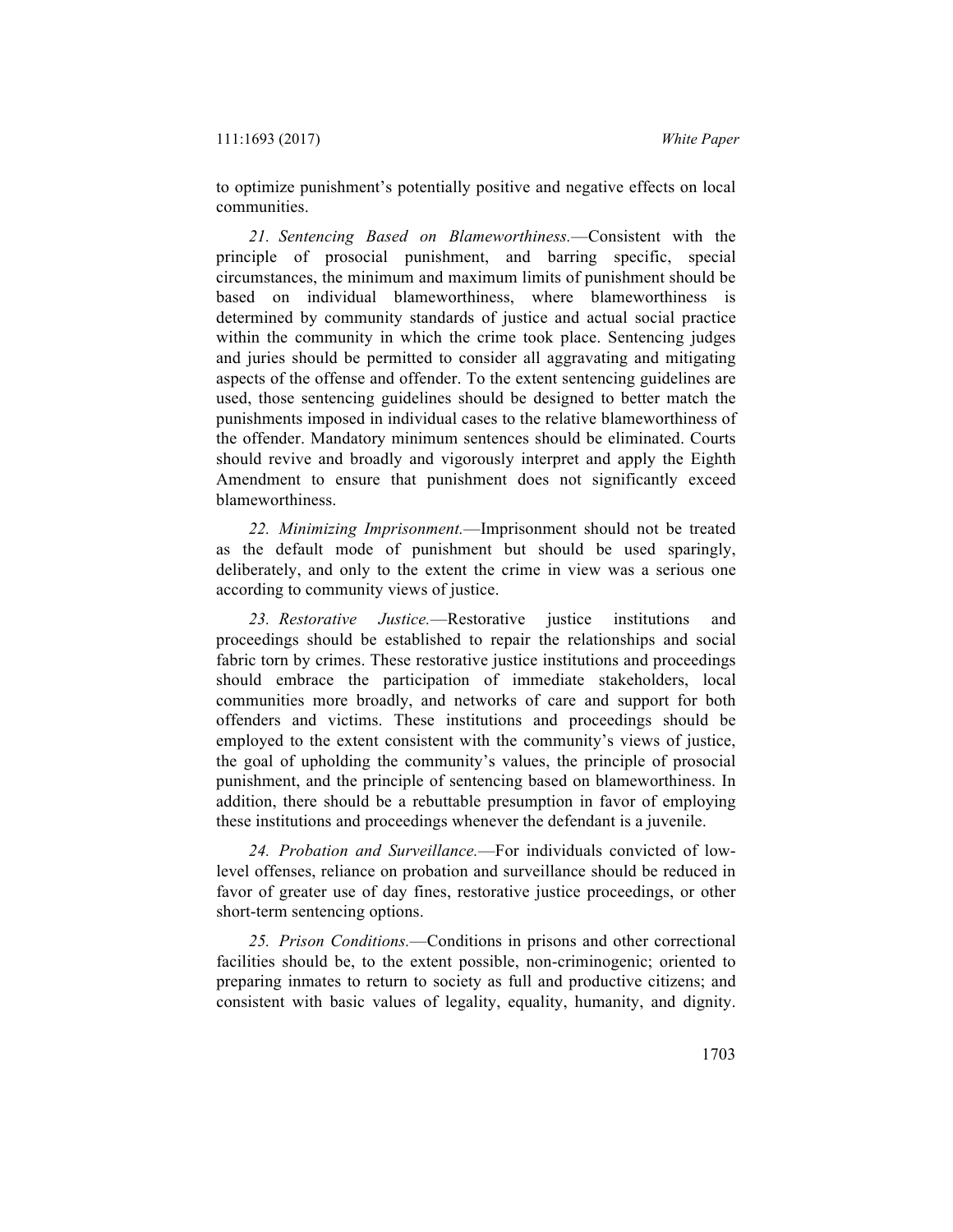Citizen review boards should be enlisted and empowered to oversee prison conditions. Courts should apply relevant statutory and constitutional provisions, including broad and vigorous interpretation and application of the Eighth Amendment or Due Process Clause, to ensure that prison conditions are consistent with these principles.

*26. Collateral Consequences.*—Absent specific, special justification, all collateral consequences that impair formerly incarcerated people from rejoining society on terms of equal citizenship should be abolished. Without exception, disenfranchisement laws for persons convicted of crimes should be abolished. All collateral consequences imposed by the state should be imposed only on the basis of an individualized, deliberative proceeding or, if imposed automatically, should be subject to reconsideration in an individualized, deliberative proceeding.

*27. Sentencing Information for Trial Juries.*—The trial jury in all criminal cases should be informed of the sentencing implications and related consequences of a finding of guilt and permitted to recommend a sentence or other disposition of the case in connection with a finding of guilt. To the extent judges exercise sentencing authority, judges should consider the trial jury's recommendation under a rebuttable presumption of correctness, and the trial jury's recommendation should authorize judges to sentence offenders below any otherwise-provided guidelines recommendation or statutory minimum. In exercising this function, trial juries should be informed of any facts with a meaningful possibility of affecting a juror's deliberations, including, for the offense or combination of offenses or counts charged: the minimum, average, and maximum possible sentences; periods of probation, parole, or other state supervision outside a detention center, treatment facility, or other correctional facility; sentencing guidelines recommendations or requirements; alternative sentencing options, including mental health treatment or restorative justice proceedings; likely collateral consequences, including those enforced by nonstate actors; evidence-based risk assessment of the defendant; background information about the defendant's circumstances and blameworthiness, including all aggravating and mitigating aspects of the offense and offender; the financial and other costs of punishment for the state and for the defendant; the broader social costs and benefits of punishment; and punishment practices in similar cases, including racial and class-based patterns in related cases. All sentences, whether issued by a judge, a jury, or a judge acting on a jury's recommendation, should be subject to robust appellate review on proportionality grounds.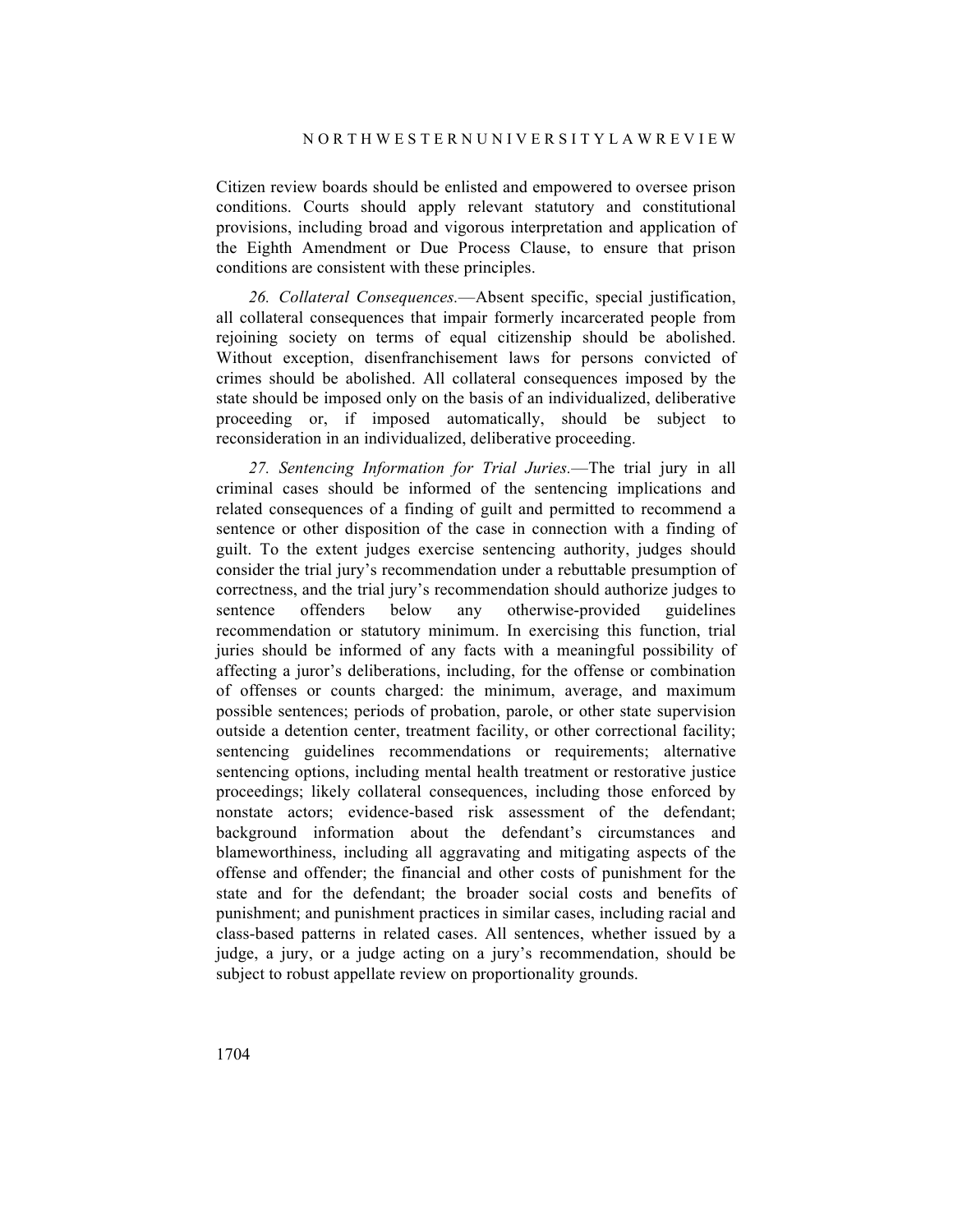*28. Sentencing Juries.*—Sentencing juries should be generally established and empowered to decide ultimate sentences or other dispositions of a case, including in plea bargained cases and notwithstanding mandatory minimum sentencing laws that would otherwise restrict their discretion. Trial juries or plea juries may exercise this function in a bifurcated proceeding following a finding of guilt. In exercising this function, sentencing juries or trial or plea juries exercising the sentencing function should be informed of any facts with a meaningful possibility of affecting a juror's deliberations, including, for the offense or combination of offenses or counts charged: the minimum, average, and maximum possible sentences; periods of probation, parole, or other state supervision outside a detention center, treatment facility, or other correctional facility; sentencing guidelines recommendations or requirements; alternative sentencing options, including mental health treatment or restorative justice proceedings; likely collateral consequences, including those enforced by nonstate actors; evidence-based risk assessment of the defendant; background information about the defendant's circumstances and blameworthiness, including all aggravating and mitigating aspects of the offense and offender; the financial and other costs of punishment for the state and for the defendant; the broader social costs and benefits of punishment; and punishment practices in similar cases, including racial and class-based patterns in related cases. All sentences, whether issued by a judge, a jury, or a judge acting on a jury's recommendation, should be subject to robust appellate review on proportionality grounds.

*29. Community Supervision.*—The local community should be involved in determining and administering punishment throughout the criminal justice process, from bail to post-release supervision. This community involvement may take the form, among other possibilities, of bail juries, plea juries, sentencing juries, local community members determining appropriate modes of community service for released offenders, and/or citizen oversight boards for matters of policy and conditions in jails, prisons, and other correctional facilities.

*30. Cost Internalization.*—The county or other political unit with the authority to decide whether and how to prosecute or sentence an individual should also bear the financial costs of prosecuting or carrying out the sentence, subject to safeguards to correct for resource disparities among communities.